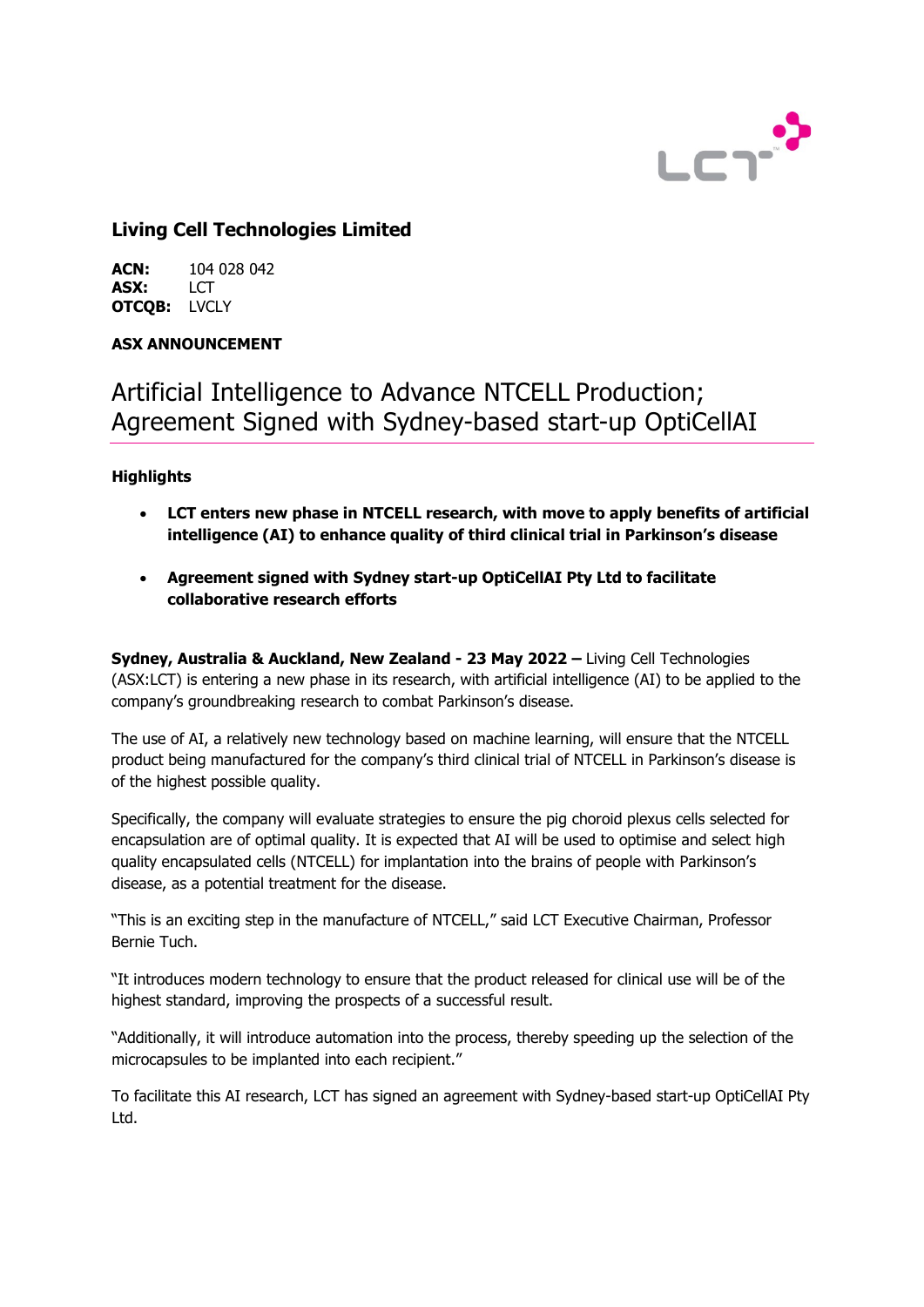Award-winning engineer Michael Urch, CEO and clinical embryologist Tamara Treleaven are the brains behind the development of OptiCellAI.

Urch, who holds a BE Hons I with expertise in mechatronics, robotics and automation, is a winner of the IEAust National Engineering Excellence Award and the inventor of the SeaUrchin Tidal Turbine, which uses flowing seawater to generate energy. Treleaven is completing her PhD in developmental physiology at the University of Sydney and is an experienced scientist in clinical IVF and tissue typing for organ transplantation.

Whilst the core intellectual property of the device to be used is owned by OptiCellAI, new intellectual property that relates to the manufacture of NTCELL will belong to LCT.

OptiCellAI's Urch commented: "We welcome this agreement with LCT, which is advancing potentially groundbreaking research for Parkinson's, a disease that affects millions of people worldwide.

"AI's ability to provide intelligent insights and predictive analysis to researchers has seen it become increasingly important in fostering preventative medicine and new drug discovery."

Under the Agreement with OptCellAI, the cost of this engineering, software and biological input into the use of AI in the manufacture of NTCELL is estimated at a maximum of A\$360,000 based on a number of milestones. The process is expected to commence this month and conclude in May 2023.

The research is expected to result in the development of two prototype machines, together with trained AI for NTCELL optimisation and selection requirements and a final production machine.

LCT's Professor Tuch said: "OptiCellAI is advancing cutting-edge technology for the development of new solutions in medicine. With the growing and successful use of AI in healthcare, there is enormous potential for such technology and we look forward to unlocking its benefits."

LCT continues to advance its third clinical trial of NTCELL in Parkinson's disease, having recently signed a Research Agreement with the University of Technology Sydney (refer ASX release 30 March 2022), which will enable the production of NTCELL in Australia for the first time.

Authorised for release by the Board of Living Cell Technologies Limited.

#### **– Ends –**

#### **For further information:** [www.lctglobal.com](http://www.lctglobal.com/)

| <b>At the Company:</b>   | For media/investor queries: |
|--------------------------|-----------------------------|
| Bernie Tuch              | Anthony Fensom              |
| <b>Chief Executive</b>   | Republic PR                 |
| Mobile: +61 411 461 604  | Mobile: +61 407 112 623     |
| bernietuch@lctglobal.com | anthony@republicpr.com.au   |
|                          |                             |
|                          |                             |